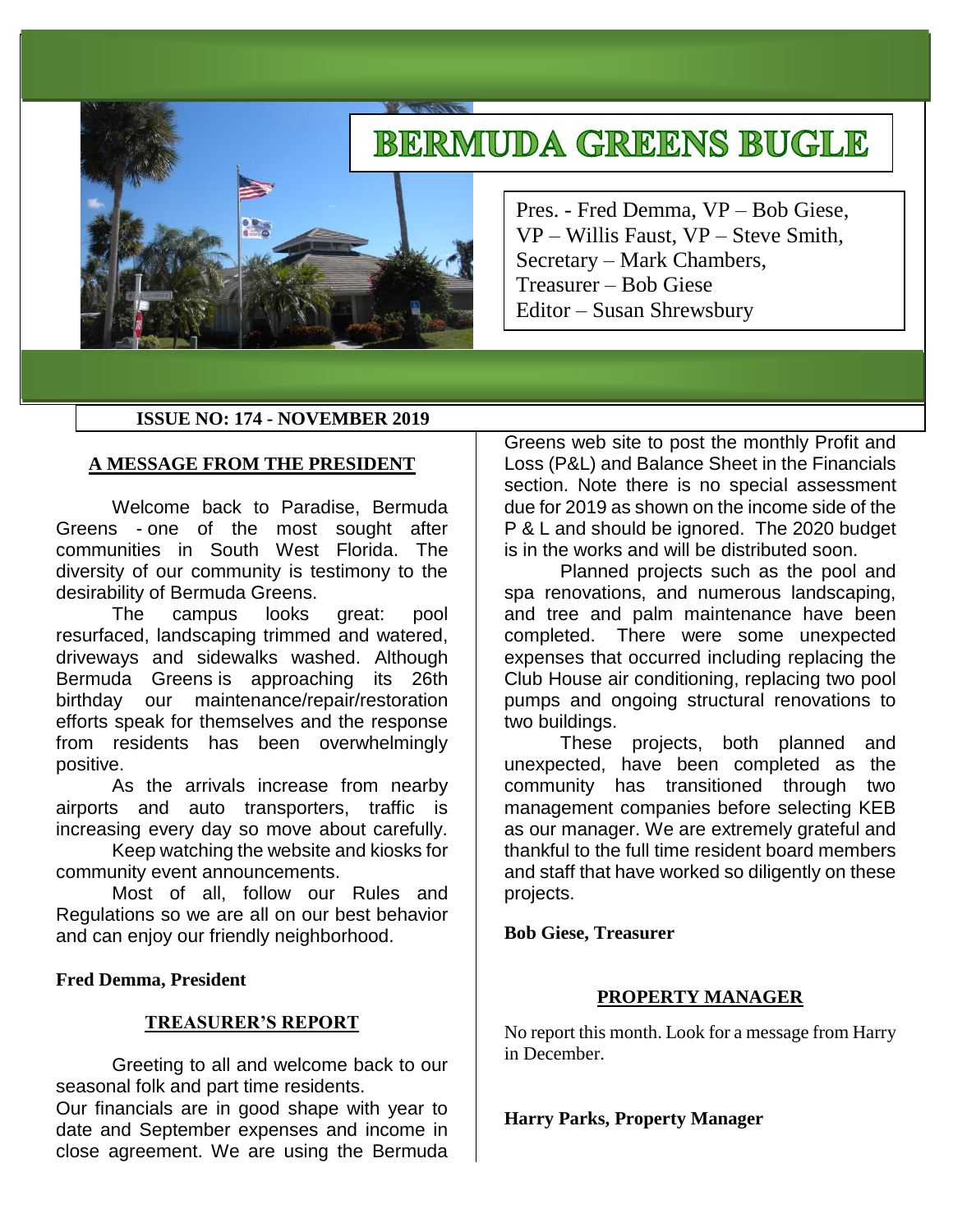# **LONG RANGE PLANNING COMMITTEE**

Welcome back everyone! LRP Committee will be meeting in November to review outstanding projects including the pavers by the club house entrance, the website and the long awaited Directory, as well as various topics. More to come in the December Bugle.

If you are interested in participating on the LRP Committee, we would love to hear from you. We meet as needed but in general a few times during the year. Our role is to look into projects as assigned by the Board, investigate options and solutions, then make recommendations to the Board based on what we find. The Website also falls under the LRP and is an ongoing project.

If you would like to join, please contact Sue Giese at [suegiese@gmail.com](mailto:suegiese@gmail.com) or call 908- 334-4726.

**Sue Giese, LRPC Chair suegiese@gmail.com**

## **BERMUDA GREENS WEBSITE**

Website: BermudaGreensNaples.com

The Bermuda Greens Website is a living and ongoing project containing information that as owners, you need to know about our community. You will find Board Notices, Agendas and Minutes, the most up to date forms for sales, leases, guest registrations, and front gate access. Our Financials, Governing Documents, Rules & Regulations, and other important information can also be found on the website along with announcements about upcoming Social and Community Events.

Some areas are Password Protected. If you need or have forgotten the Login/Password, please contact Harry Parks, out Community Association Manager. You can send Harry a request through the website or stop in to see him.

If you have suggestions or wish to help with content on the website please let us know. It's your website!

www.BermudaGreensNaples.com [bermudagreensnews@gmail.com.](mailto:bermudagreensnews@gmail.com)

**Sue Giese, Jan McCloskey Web team members**

.

# **LANDSCAPE COMMITTEE**

Welcome back! We hope as you walk around Bermuda Greens you've noticed the new planting done during the summer. Many original plants, 20 plus years old, were replaced with new. Little by little the old is being replaced.

Another reminder, please make sure your car wheels are not on any grass areas. Not only does it ruin the sod but the sprinkler heads break requiring replacement. This is an unnecessary expense easily avoided.

Afraid we must report more palms dying of Granoderma, one Queen Palm and a cluster of three Pigmy palms. These trees need to be removed. Because the fungus remains in the soil for five to eight years another Palm may not be planted in that area.

Mulching will take place in December.

Any questions or concerns regarding planting's, old or new, or irrigation please contact either of us.

## **Emi Lydem & Steve Smith, Chairs Landscape Committee**

## **BOCCE**

Welcome back to those returning and hello to our full time residents. We look forward to the 2020 Bocce season that begins early January and concludes before Easter with the exciting playoffs, championship and dinner. All residents (owners and renters) are encouraged to join in this fun filled community activity, there is NO EXPERIENCE NEEDED.

Sign up will begin in early November and close late December. You can sign up as an individual or a pair. Individuals are drawn first to form pairs, then pairs are drawn to form a four person team through a blind drawing. At the drawing, teams will pick a captain and team name, creativity is encouraged.

Bocce is a player supported activity and not subsidized by the Bermuda Greens Board of Director. There is a nominal fee (yet to be determined) for each player collected at team drawing. This fee is used for court maintenance/repair; libations and pizza